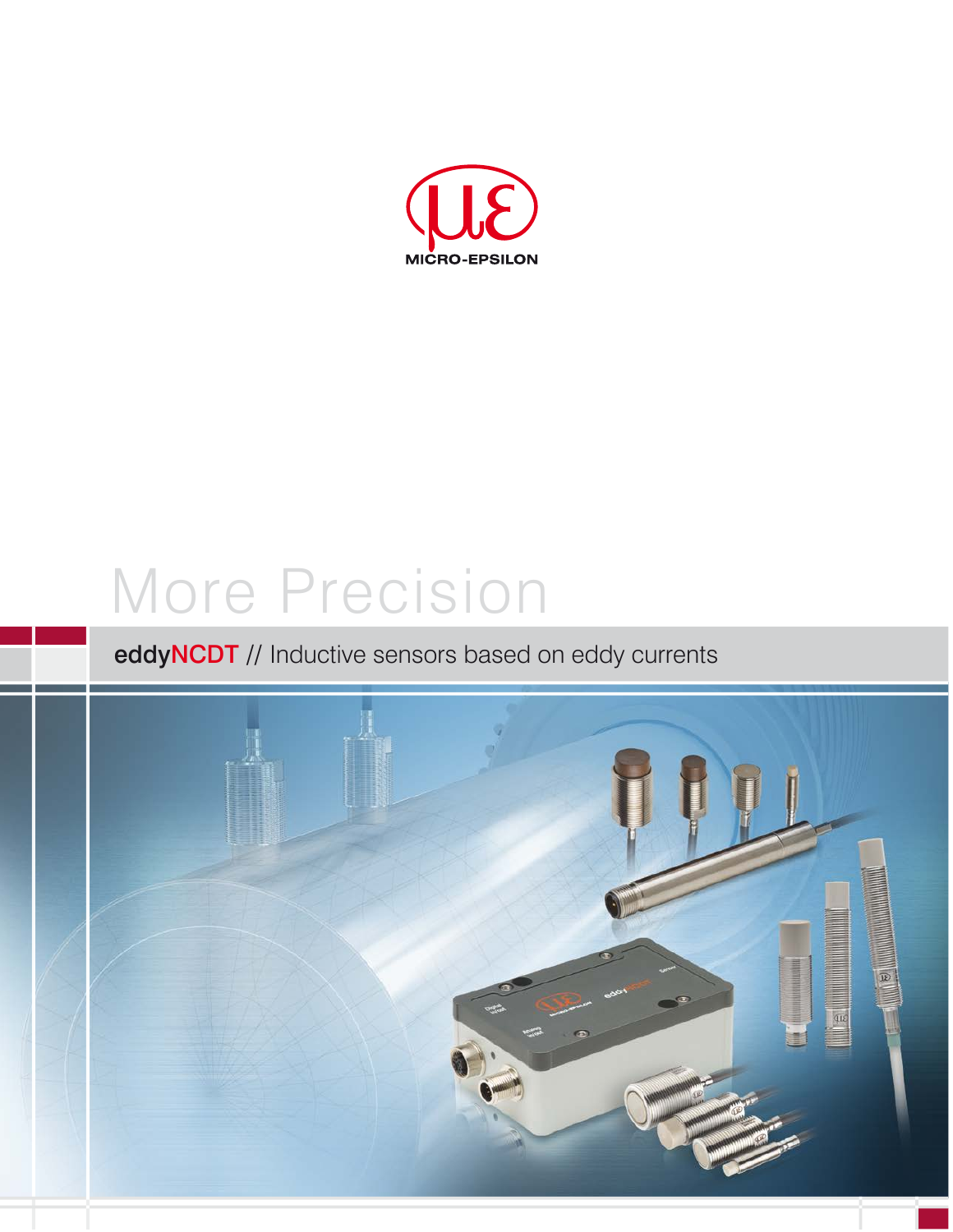| ٠٨                | <b>Compact and robust design</b>                         |
|-------------------|----------------------------------------------------------|
| um'               | <b>Temperature compensation</b><br>up to 180 $\degree$ C |
|                   | High measurement accuracy                                |
|                   | Frequency response 5 kHz (-3dB)                          |
| <b>St 37</b><br>A | For ferromagnetic and<br>non-ferro-magnetic materials    |
| <b>IP67</b>       | <b>Robust design IP67</b>                                |

### Robust eddy current measuring system

The eddyNCDT 3005 is a powerful eddy current measuring system for fast, high precision displacement measurements. The system comprises a compact controller, a sensor and an integrated cable and is factory-calibrated for ferromagnetic or nonferromagnetic materials.

As sensor and controller are temperaturecompensated, high measurement accuracies can be achieved even in fluctuating temperatures. The sensors are designed for ambient temperatures up to max. +125 °C but can optionally be custom engineered for temperatures from -30 °C to 180 °C. The measuring system is pressure-resistant up to 10 bar and so is ideally suited to machine integration.

## Integration into plant and machinery

The eddyNCDT 3005 provides ease of use and high measurement accuracy, offering an outstanding price/performance ratio. Therefore, the sensor is ideal for OEM integration and serial applications in machine building, particularly where pressure, dirt, oil and high temperatures are present. When large quantities are required, customerspecific designs can be tailored to suit individual requirements.

Its compact M12 design allows for the controller to be easily installed in restricted and difficult-to-access places.

#### Pin assignment for power supply and signal

| Pin | Assignment          | Color<br>$(cable: PCx/5-M12)$ |
|-----|---------------------|-------------------------------|
| 1   | Supply $+24$ V      | <b>Brown</b>                  |
| 2   | Displacement signal | White                         |
| 3   | <b>GND</b>          | Blue                          |
| 4   | internal            | <b>Black</b>                  |
| 5   | internal            | Gray                          |

5-pin housing connector M12x1 View on pin side  $\circledcirc$ O.  $\circledS$  $\circled{3}$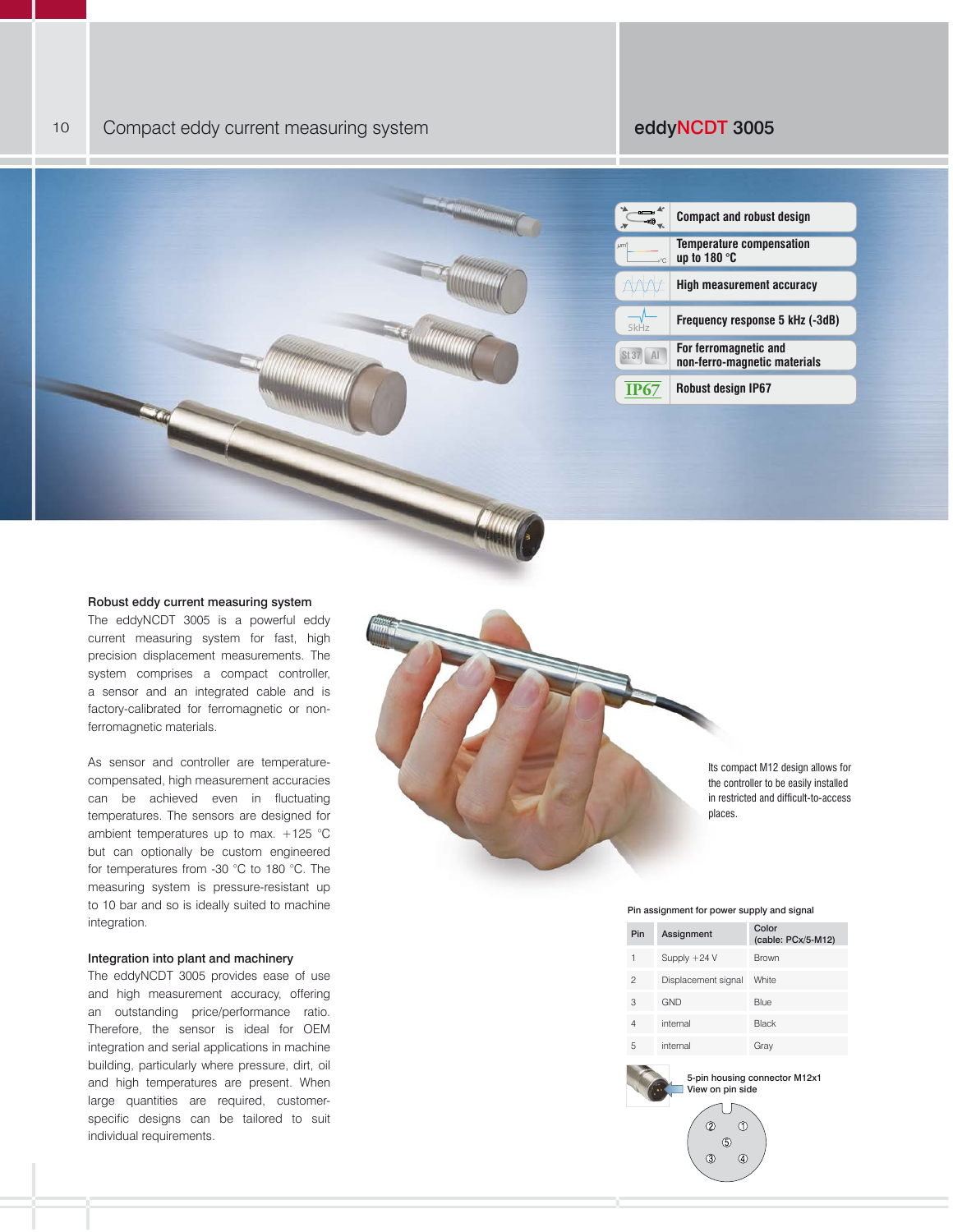| Model                           |                                                          | DT3005-<br>$U1-A-C1$                                                                                                           | DT3005-<br>$U1-M-C1$ | DT3005-<br>S <sub>2</sub> -A-C <sub>1</sub> | DT3005-<br><b>S2-M-C1</b>  | DT3005-<br><b>U3-A-C1</b> | DT3005-<br><b>U3-M-C1</b>   | DT3005-<br>$U6-A-C1$ | DT3005-<br><b>U6-M-C1</b> |  |                            |
|---------------------------------|----------------------------------------------------------|--------------------------------------------------------------------------------------------------------------------------------|----------------------|---------------------------------------------|----------------------------|---------------------------|-----------------------------|----------------------|---------------------------|--|----------------------------|
| Measuring range                 |                                                          | $1 \text{ mm}$                                                                                                                 |                      | $2 \, \text{mm}$                            |                            | 3mm                       |                             | 6 mm                 |                           |  |                            |
| Start of measuring range        |                                                          | $0.1$ mm                                                                                                                       |                      | $0.2$ mm                                    |                            | $0.3$ mm                  |                             | $0.6$ mm             |                           |  |                            |
| Resolution <sup>1)</sup>        |                                                          | $0.5 \,\mu m$                                                                                                                  |                      | $1 \mu m$                                   |                            | $1.5 \mu m$               |                             | $3 \mu m$            |                           |  |                            |
| Frequency response (-3dB)       |                                                          | 5 kHz                                                                                                                          |                      |                                             |                            |                           |                             |                      |                           |  |                            |
| Linearity                       |                                                          | $<\pm2.5 \,\mu m$                                                                                                              |                      | $< \pm 5 \,\mu m$                           |                            | $< \pm 7.5 \,\mu m$       |                             | $< \pm 15 \,\mu m$   |                           |  |                            |
| Repeatability                   |                                                          | $< 0.5 \,\mathrm{\mu m}$                                                                                                       |                      | $< 1 \mu m$                                 |                            | $< 1.5 \,\mu m$           |                             | $<$ 3 $\mu$ m        |                           |  |                            |
| Temperature stability           |                                                          |                                                                                                                                | $< 0.25 \mu m/K$     |                                             | $< 0.5 \,\mathrm{\mu m/K}$ |                           | $< 0.75 \,\mathrm{\mu m/K}$ |                      |                           |  | $< 1.5 \,\mathrm{\mu m/K}$ |
| Temperature compensation        | Sensor                                                   | +10  +125 °C (optional -20  +180 °C)                                                                                           |                      |                                             |                            |                           |                             |                      |                           |  |                            |
|                                 | Controller                                               | $+10+60$ °C                                                                                                                    |                      |                                             |                            |                           |                             |                      |                           |  |                            |
| Sensor type                     |                                                          | unshielded                                                                                                                     |                      | shielded                                    |                            | unshielded                |                             | unshielded           |                           |  |                            |
| Min. target size (flat)         |                                                          | ø 24 mm                                                                                                                        |                      | ø 24 mm                                     |                            | ø 48 mm                   |                             | ø 72 mm              |                           |  |                            |
| Target material <sup>2)</sup>   |                                                          | Aluminum                                                                                                                       | Steel                | Aluminum<br>Steel                           |                            | Aluminum                  | Steel                       | Aluminum             | <b>Steel</b>              |  |                            |
| Supply voltage                  |                                                          | 12  32 VDC                                                                                                                     |                      |                                             |                            |                           |                             |                      |                           |  |                            |
| Power consumption               |                                                          | 0.6W                                                                                                                           |                      |                                             |                            |                           |                             |                      |                           |  |                            |
| Analog output                   | 0.59.5V                                                  |                                                                                                                                |                      |                                             |                            |                           |                             |                      |                           |  |                            |
| Connection                      |                                                          | Sensor: integrated cable, length 1 m, min. bending radius 18 mm<br>Supply/signal: 5-pole M12 connector (cable see accessories) |                      |                                             |                            |                           |                             |                      |                           |  |                            |
|                                 | Storage                                                  | $-20+80$ °C                                                                                                                    |                      |                                             |                            |                           |                             |                      |                           |  |                            |
| Temperature range               | Operation                                                | Sensor: -20  +125 °C (optional -20  +180 °C), Controller: 0  +70 °C                                                            |                      |                                             |                            |                           |                             |                      |                           |  |                            |
| Pressure resistance             |                                                          | 10 bar (sensor, cable and controller)                                                                                          |                      |                                             |                            |                           |                             |                      |                           |  |                            |
| Shock (DIN EN 60068-2-27)       | 15 g / 6 ms in 3 axes, 2 directions and 1000 shocks each |                                                                                                                                |                      |                                             |                            |                           |                             |                      |                           |  |                            |
| Vibration (DIN EN 60068-2-6)    |                                                          | 5 g / 10  500 Hz in 3 axes, 2 directions and 10 cycles each                                                                    |                      |                                             |                            |                           |                             |                      |                           |  |                            |
| Protection class (DIN EN 60529) |                                                          | <b>IP67</b>                                                                                                                    |                      |                                             |                            |                           |                             |                      |                           |  |                            |
| Weight <sup>3)</sup>            |                                                          |                                                                                                                                | 70 <sub>g</sub>      | 75g                                         |                            | 77 <sub>g</sub>           |                             | 95 <sub>g</sub>      |                           |  |                            |

<sup>1)</sup> RMS noise relates to mid of measuring range at a frequency response of 5 kHz<br><sup>2)</sup> Steel: St37 steel DIN1.0037 / aluminum: AlCuMgPb3.1645 / AlMg3

<sup>3)</sup> Total weight for controller, cable and sensor



11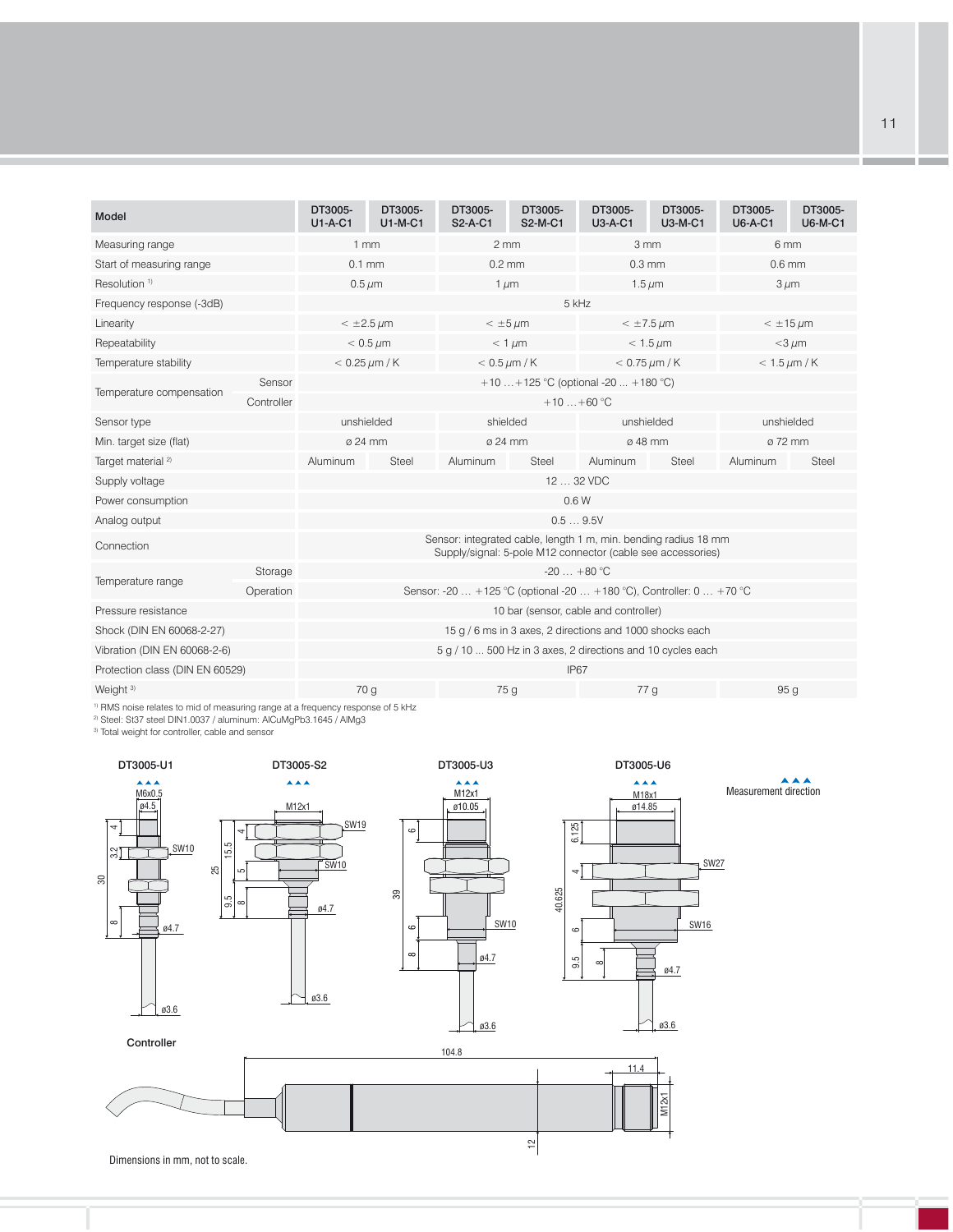## 42 Accessories eddyNCDT

| Article     | Description                                                                                                                                                     | DT3001       | DT3005      | DT3060 | DT3070             | DT3300      | DZ140 | <b>SGS</b>         |
|-------------|-----------------------------------------------------------------------------------------------------------------------------------------------------------------|--------------|-------------|--------|--------------------|-------------|-------|--------------------|
| PCx/8-M12   | Supply and signal cable<br>8-pole with M12 connector<br>Standard length: 3 m<br>Optionally available: 5 m/ 10 m / 15 m / 10 m<br>as drag-chain suitable variant |              |             | x      | $\pmb{\mathsf{x}}$ |             |       |                    |
| PCx/5-M12   | Supply and signal cable<br>5-pole with M12 connector<br>Standard length: 5 m<br>Optionally available: 20 m                                                      | $\mathbf{x}$ | $\mathbf x$ |        |                    |             |       |                    |
| PC4701-x    | Supply and signal cable<br>8-pole with M12 connector<br>Standard length: 10 m<br>Optionally available: 15 m / 10 m<br>as drag-chain suitable variant            |              |             |        |                    |             |       | $\pmb{\mathsf{x}}$ |
| SCD2/4/RJ45 | <b>Ethernet cable</b><br>4-pole with M12 connector<br>on RJ45 connector<br>Standard length: 2 m                                                                 |              |             | X      | $\pmb{\mathsf{x}}$ |             |       |                    |
| SCAx/5      | Signal cable, analog<br>5-pole with M16x0.75 connector<br>Standard length: 3 m<br>Optionally available: 6 m / 9 m                                               |              |             |        |                    | $\mathbf x$ |       |                    |
| SCDx/8      | Signal cable for switching inputs<br>and outputs:<br>8-pole with M16x0.75 connector<br>Standard length: 0.3 m<br>Optionally available: 1 m                      |              |             |        |                    | $\mathbf x$ |       |                    |
| <b>PSCx</b> | Supply and synchronization cable<br>5-pole with M9 connector<br>Standard length: 0.3 m<br>Optionally available: 1 m                                             |              |             |        |                    | $\mathbf x$ |       |                    |
| <b>ESCx</b> | Synchronization cable<br>5-pole with M9 connector<br>Standard length: 0.3 m<br>Optionally available: 1 m                                                        |              |             |        |                    | x           |       |                    |
| PC140-x     | Supply and signal cable<br>8-pole connector<br>Standard length: 3 m<br>Optionally available: 6 m                                                                |              |             |        |                    |             | x     |                    |
| PS2020      | Power supply unit<br>Input 100-240 VAC output 24 VDC / 2.5 A;<br>mounting onto symmetrical standard rail<br>35 mm x 7.5 mm, DIN 50022                           | x            | x           | x      | x                  | x           | x     | $\pmb{\mathsf{x}}$ |